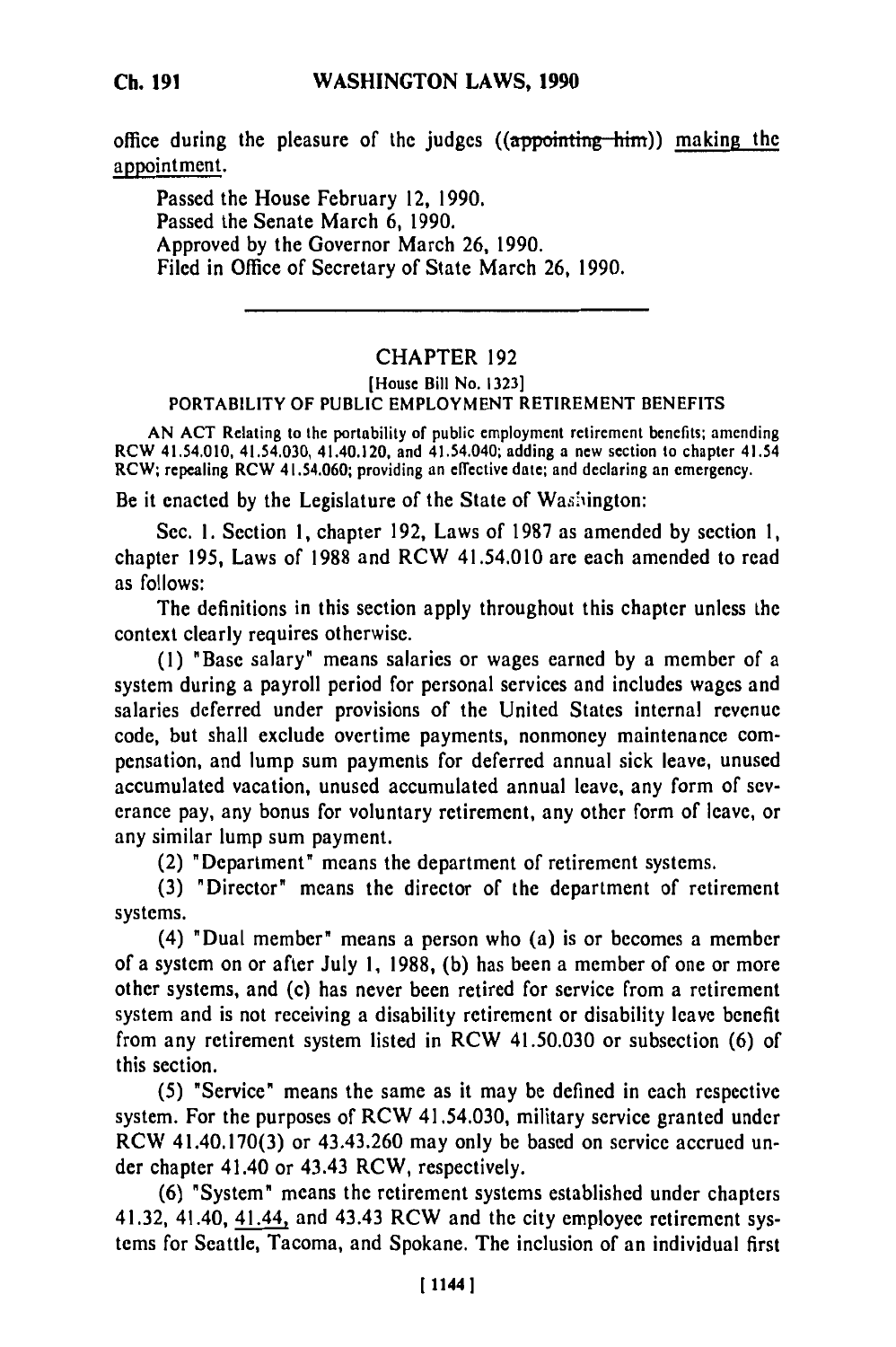class city system is subject to the procedure set forth in ((RCW-41.54.060)) section **3** of this act.

Sec. 2. Section **3,** chapter **192,** Laws of **1987** as amended **by** section 2, chapter **195,** Laws of **1988** and RCW 41.54.030 are each amended to read as follows:

**(1) A** dual member's service in all systems may be combined for the sole purpose of determiping the member's eligibility to receive a service retirement allowance. ((This subsection does not, however, permit a member to combine service for the purpose of determining the percentage factor to be used in calculating a service retirement allowance in the city employee retirement systems for Seattle and Tacoma.)

(2) A dual member who is eligible to retire under any system may elect to retire from all the member's systems and to receive service retirement allowances calculated as provided in this section. Each system shall calculate the allowance using its own criteria except that the member shall **be** allowed to substitute the member's base salary from any system as the compensation used in calculating the allowance.

**(3)** The service retirement allowances from a system which, but for this section, would not be allowed to be paid at this date based on the dual member's age shall be either actuarially adjusted from the earliest age upon which the combined service would have made such dual member eligible in that system, or the dual member may choose to defer the benefit until fully eligible.

**NEW** SECTION. Sec. **3.** A new section is added to chapter 41.54 RCW to read as follows:

**(1)** The cities of Seattle, Spokane, and Tacoma shall each have the option of making an irrevocable election to have its employee retirement system included in the coverage of this chapter **by** adopting a resolution transmitting it to the director and the joint committee on pension policy prior to December **1,** 1990.

The resolution shall indicate the city's desire to **be** covered **by** this chapter and its willingness to pay for the cost of the benefits provided **by** this chapter.

(2) This chapter shall become effective on January **1, 1991,** for each city which adopts a resolution pursuant to subsection **(1)** of this section. However, if all three cities adopt such resolutions prior to June **1, 1990,** the provisions of this chapter shall become effective for those systems on July **1,** 1990.

Sec. 4. Section 13, chapter 274, Laws of 1947 as last amended by section 25, chapter 109, Laws of 1988 and RCW 41.40.120 are each amended to read as follows: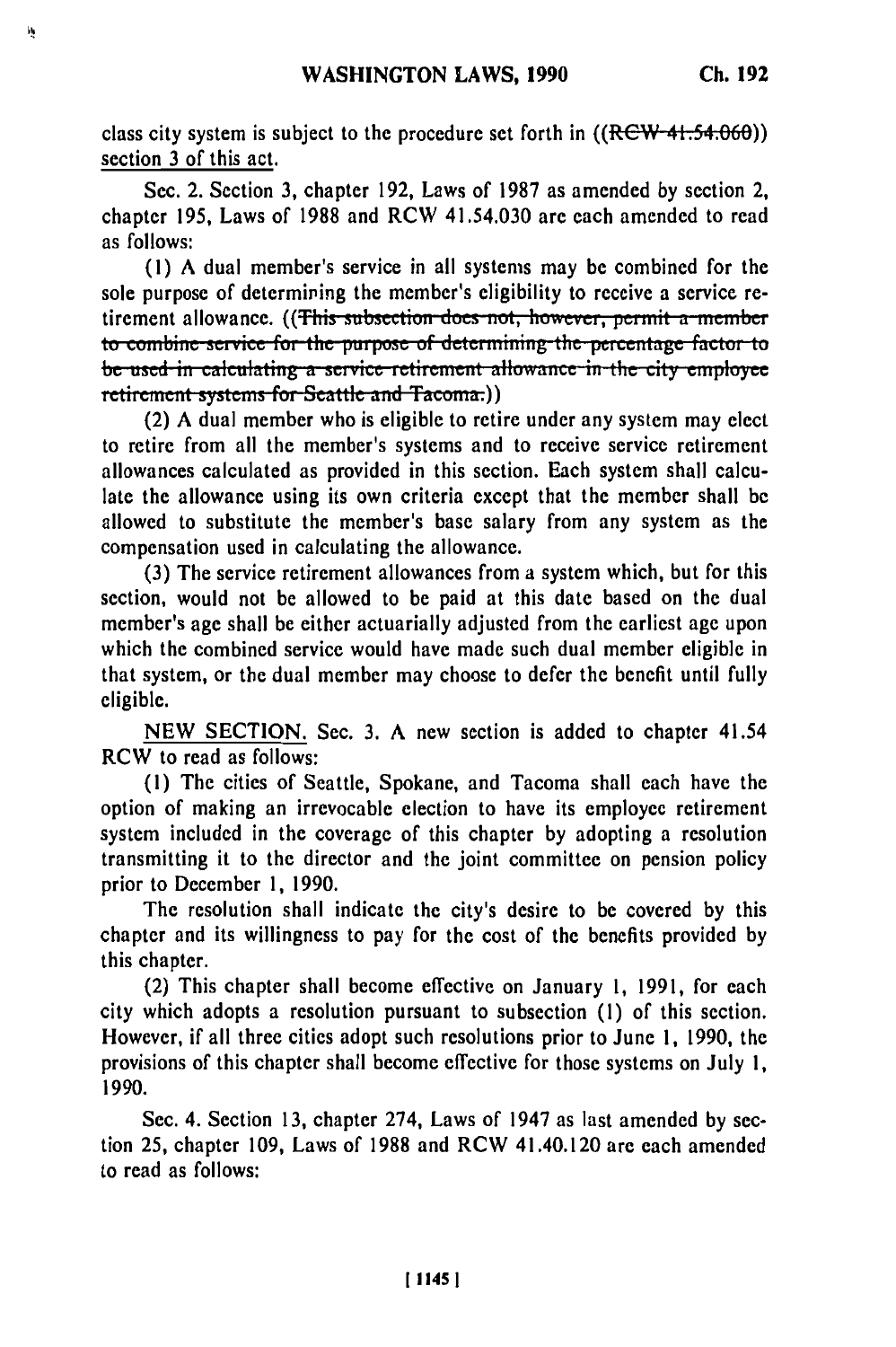Membership in the retirement system shall consist of all regularly compensated employees and appointive and elective officials of employers, as defined in this chapter, with the following exceptions:

**(1)** Persons in ineligible positiors;

(2) Employees of the legislature except the officers thereof elected **by** the members of the senate and the house and legislative committees, unless membership of such employees be authorized **by** the said committee;

**(3)** (a) Persons holding elective offices or persons appointed directly **by** the governor: PROVIDED, That such persons shall have the option of applying for membership during such periods of employment: **AND** PRO-**VIDED** FURTHER, That any persons holding or who have held elective offices or persons appointed **by** the governor who are members in the retirement system and who have, prior to becoming such members, previously held an elective office, and did not at the start of such initial or successive terms of office exercise their option to become members, may apply for membership to be effective during such term or terms of office, and shall be allowed to establish the service credit applicable to such term or terms of office upon payment of the employee contributions therefor **by** the employee with interest as determined **by** the director and employer contributions therefor **by** the employer or employee with interest as determined **by** the director: **AND** PROVIDED FURTHER, That all contributions with interest submitted **by** the employee under this subsection shall **be** placed in the employ,t's individual account in the employee's savings fund and be treated as any other contribution made **by** the employee, with the exception that any contributions submitted **by** the employee in payment of the employer's obligation, together with the interest the director may apply to the employer's contribution, shall not be considered part of the member's annuity for any purpose except withdrawal of contributions;

**(b) A** member holding elective office in a town or city who has elected to apply for membership pursuant to (a) of this subsection and who later wishes to be eligible for a retirement allowance shall have the option of ending his or her membership in the retirement system. **A** member wishing to end his or her membership under this subsection must **file,** on a form supplied **by** the department, a statement indicating that the member agrees to irrevocably abandon any claim for service for future periods served as an elected official of a town or city. **A** member who receives more than ten thousand dollars per year in compensation for his or her elective service is not eligible for the option provided **by** this subsection **(3)(b);**

(4) Employees holding membership in, or receiving pension benefits under, any retirement plan operated wholly or in part **by** an agency of the state or political subdivision thereof, or who are **by** reason of their current employment contributing to or otherwise establishing the right to receive benefits from any such retirement plan: PROVIDED, HOWEVER, In any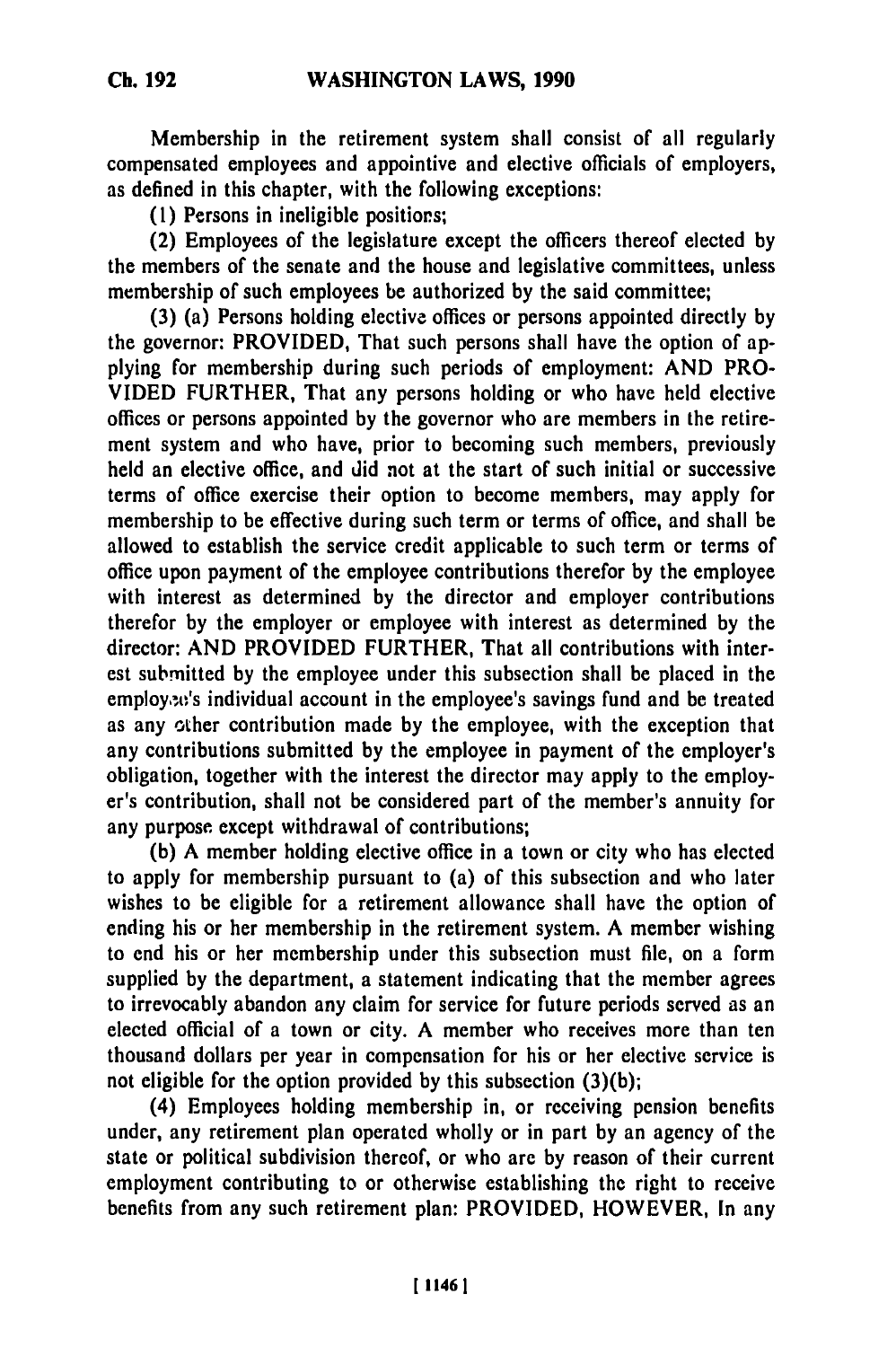case where the retirement system has in existence an agreement with another retirement system in connection with exchange of service credit or an agreement whereby members can retain service credit in more than one system, such an employee shall be allowed membership rights should the agreement so provide: **AND** PROVIDED FURTHER, That an employee shall be allowed membership if otherwise eligible while receiving survivor's benefits: **AND** PROVIDED FURTHER, That an employee shall not either before or after June **7,** 1984, be excluded from membership or denied service credit pursuant to this subsection solely on account of: (a) Membership in the plan created under chapter 2.14 RCW; or **(b)** enrollment under the relief and compensation provisions or the pension provisions of the volunteer firemen's relief and pension fund under chapter 41.24 RCW;

**(5)** Patient and inmate help in state charitable, penal, and correctional institutions;

**(6)** "Members" of a state veterans' home or state soldiers' home;

**(7)** Persons employed **by** an institution of higher learning or community college, primarily as an incident to and in furtherance of their education or training, or the education or training of a spouse;

**(8)** Employees of an institution of higher learning or community college during the period of service necessary to establish eligibility for membership in the retirement plans operated **by** such institutions;

**(9)** Persons rendering professional services to an employer on a fee, retainer, or contract basis or when the income from these services is less than **fifty** percent of the gross income received from the person's practice of a profession;

**(10)** Persons appointed after April **1, 1963, by** the liquor control board as agency vendors;

**(11)** Employees of a labor guild, association, or organization: PRO-VIDED, That elective officials and employees of a labor guild, association, or organization which qualifies as an employer within this chapter shall have the option of applying for membership;

(12) Persons hired in eligible positions on a temporary basis for a period not to exceed six months: PROVIDED, That if such employees are employed for more than six months in an eligible position they shall become members of the system;

**(13)** Persons employed **by** or appointed or elected as an official of a first class city that has its own retirement system: PROVIDED, That any member elected or appointed to an elective office on or after April **1, 1971,** shall have the option of continuing as a member of this system in lieu of becoming a member of the city system. **A** member who elects to continue as a member of this system shall pay the appropriate member contributions and the city shall pay the employer contributions at the rates prescribed **by** this chapter. The city shall also transfer to this system all of such member's accumulated contributions together with such further amounts as necessary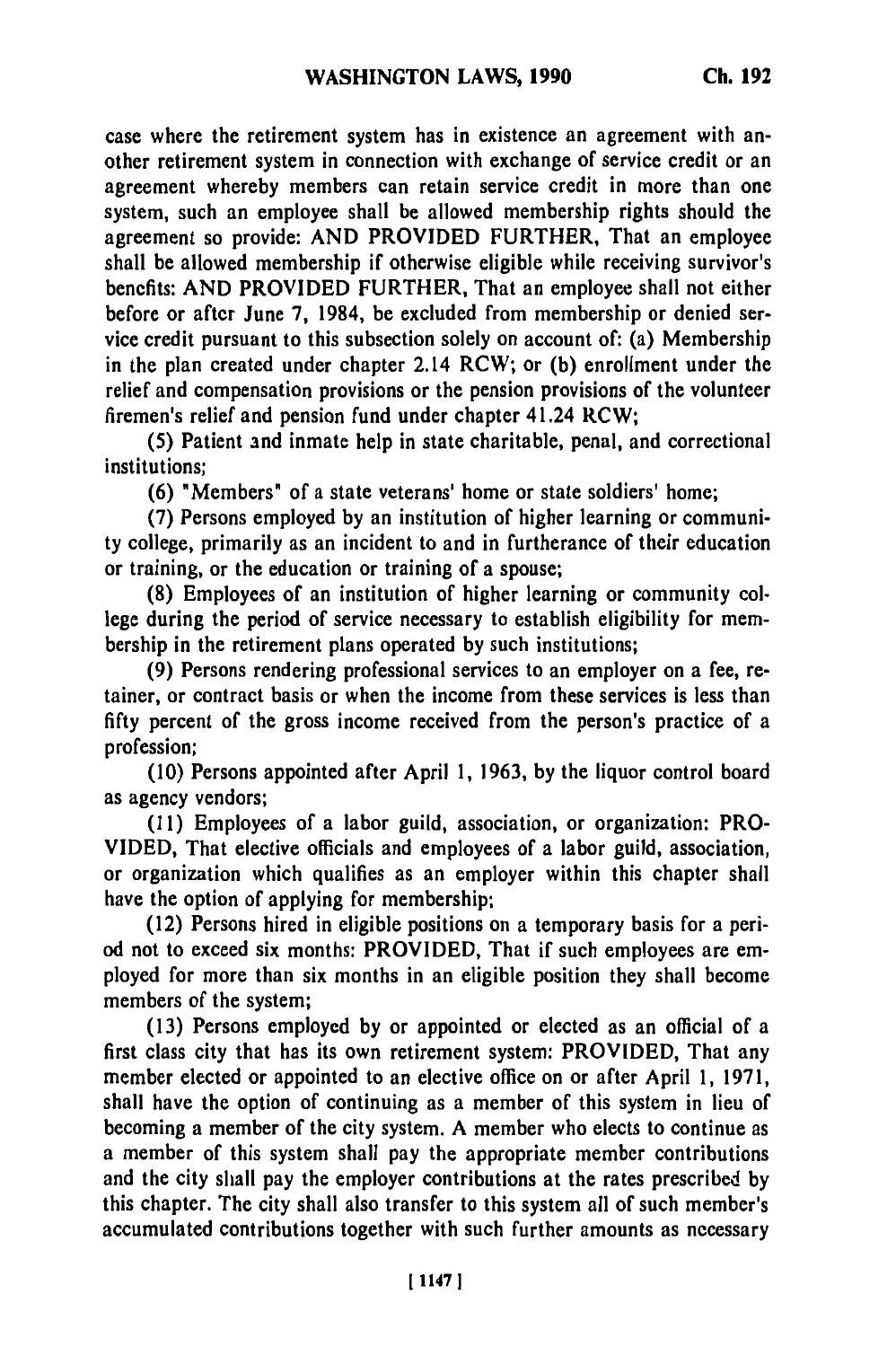**Ch. 192**

to equal all employee and employer contributions which would have been paid into this system on account of such service with the city and thereupon the member shall be granted credit for all such service. Any city that becomes an employer as defined in RCW 41.40.010(4) as the result of an individual's election under ((the first proviso-of)) this subsection shall not be required to have all employees covered for retirement under the provisions of this chapter. Nothing in this subsection shall prohibit a city of the first class with its own retirement system from: (a) Transferring all of its current employees to the retirement system established under this chapter, or **(b)** allowing newly hired employees the option of continuing coverage under the retirement system established **by** this chapter.

Notwithstanding any other provision of this chapter, persons transferring from employment with a first class city of over four hundred thousand population that has its own retirement system to employment with the state department of agriculture may elect to remain within the retirement system of such city and the state shall pay the employer contributions for such persons at like rates as prescribed for employers of other members of such system;

(14) Employees who (a) are not citizens of the United States, **(b)** do not reside in the United States, and (c) perform duties outside of the United States;

**(15)** Employees who (a) are not citizens of the United States, **(b)** arc not covered **by** chapter 41.48 RCW, (c) are not excluded from membership under this chapter or chapter 41.04 RCW, **(d)** are residents of this state, and (e) make an irrevocable election to be excluded from membership, in writing, which is submitted to the director within thirty days after employment in an eligible position;

**(16)** Employees who are citizens of the United States and who reside and perform duties for an employer outside of the United States: PRO-VIDED, That unless otherwise excluded under this chapter or chapter 41.04 RCW, the employee may apply for membership (a) within thirty days after employment in an eligible position and membership service credit shall be granted from the first day of membership service, and **(b)** after this thirtyday period, but membership service credit shall be granted only from the date of application;

**(17)** The city manager or chief administrative officer of a city or town who serves at the pleasure of an appointing authority: PROVIDED, That such persons shall have the option of applying for membership within thirty days from date of their appointment to such positions. Persons serving in such positions as of April 4, **1986,** shall continue to be members in the retirement system unless they notify the director in writing prior to December **31, 1986,** of their desire to withdraw from membership in the retirement system. **A** member who withdraws from membership in the system under